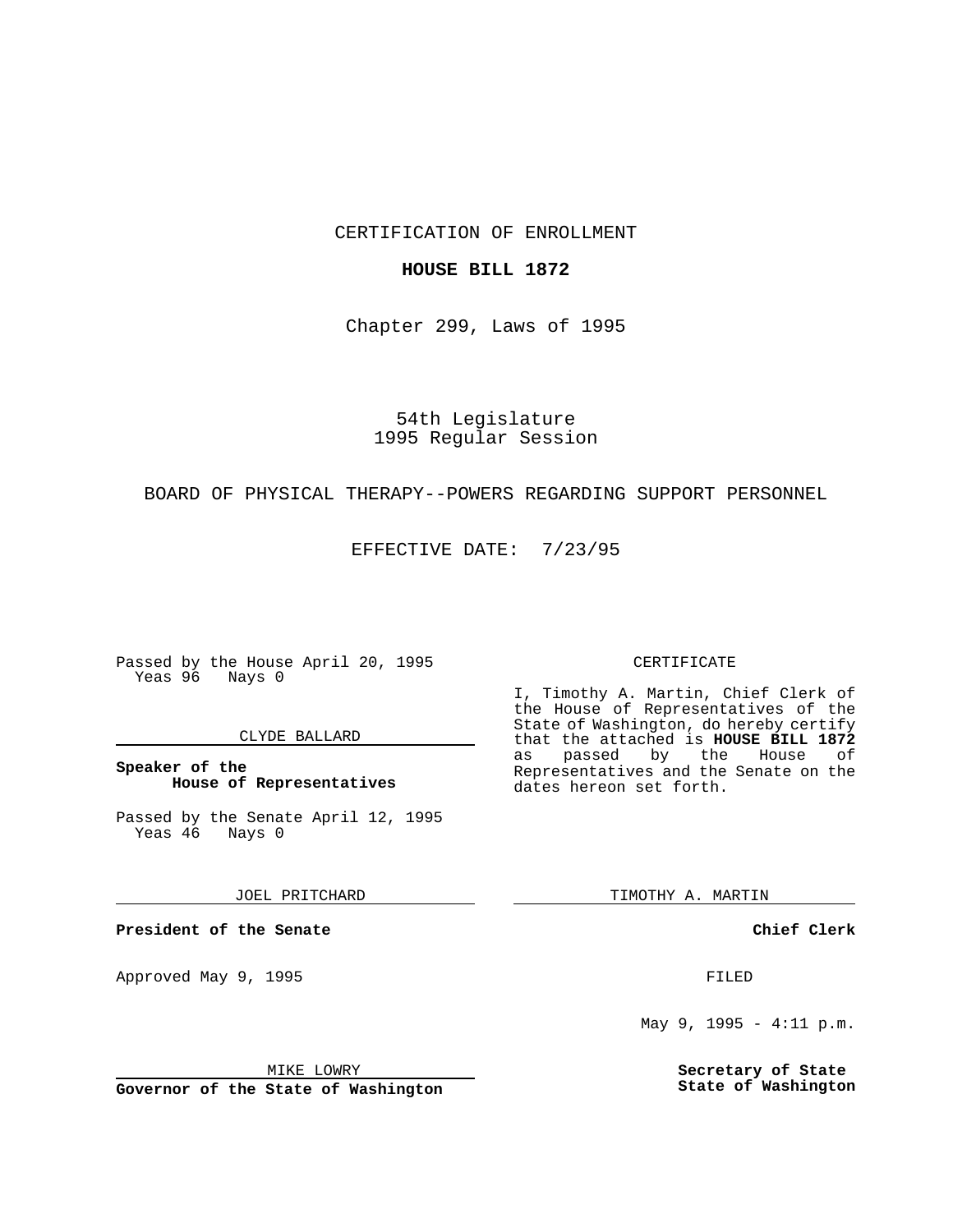# **HOUSE BILL 1872** \_\_\_\_\_\_\_\_\_\_\_\_\_\_\_\_\_\_\_\_\_\_\_\_\_\_\_\_\_\_\_\_\_\_\_\_\_\_\_\_\_\_\_\_\_\_\_

\_\_\_\_\_\_\_\_\_\_\_\_\_\_\_\_\_\_\_\_\_\_\_\_\_\_\_\_\_\_\_\_\_\_\_\_\_\_\_\_\_\_\_\_\_\_\_

## AS AMENDED BY THE SENATE

Passed Legislature - 1995 Regular Session

**State of Washington 54th Legislature 1995 Regular Session**

**By** Representatives Crouse, Dyer, Dellwo, Wolfe, Morris, Sherstad, Conway, Cody and Padden

Read first time 02/13/95. Referred to Committee on Health Care.

 AN ACT Relating to the authority of the board of physical therapy over supportive personnel; and reenacting and amending RCW 18.74.023.

BE IT ENACTED BY THE LEGISLATURE OF THE STATE OF WASHINGTON:

 **Sec. 1.** RCW 18.74.023 and 1991 c 12 s 3 and 1991 c 3 s 175 are each reenacted and amended to read as follows:

The board has the following powers and duties:

 (1) To administer examinations to applicants for a license under this chapter.

 (2) To pass upon the qualifications of applicants for a license and to certify to the secretary duly qualified applicants.

 (3) To make such rules not inconsistent with the laws of this state as may be deemed necessary or proper to carry out the purposes of this chapter.

 (4) To establish and administer requirements for continuing competency, which shall be a prerequisite to renewing a license under this chapter.

 (5) To keep an official record of all its proceedings, which record shall be evidence of all proceedings of the board which are set forth therein.